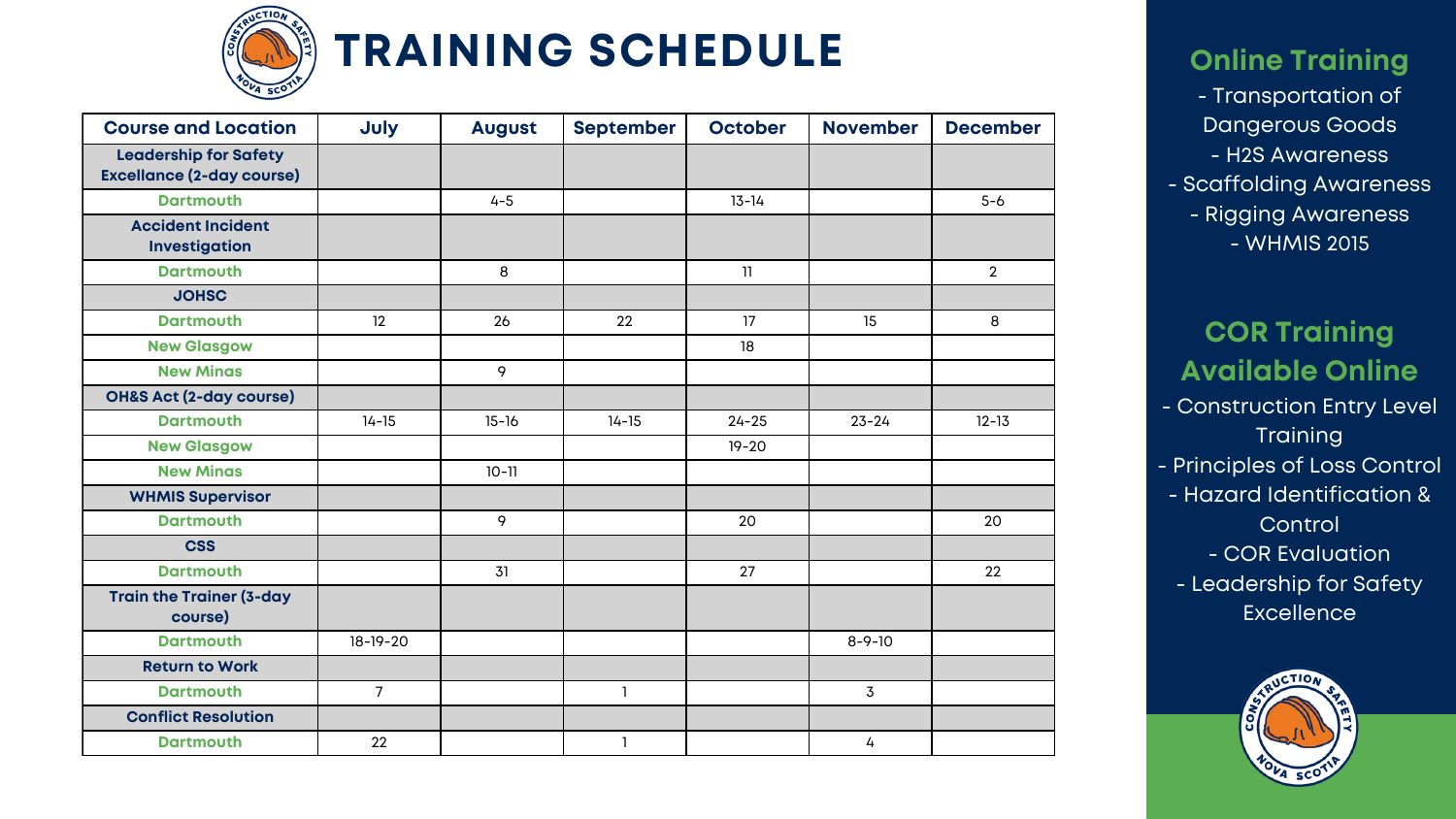| <b>Course and Location</b>         | July                                    | <b>August</b>     | <b>September</b>     | <b>October</b>    | <b>November</b>  | <b>December</b> |
|------------------------------------|-----------------------------------------|-------------------|----------------------|-------------------|------------------|-----------------|
| <b>Confined Space - Generic</b>    |                                         |                   |                      |                   |                  |                 |
| <b>Dartmouth</b>                   | 6, 21                                   | 10 <sup>°</sup>   | 7 <sup>1</sup>       | 19                | 9                | $\overline{7}$  |
| <b>New Glasgow</b>                 |                                         |                   |                      |                   | $\overline{2}$   |                 |
| <b>Sydney</b>                      |                                         |                   | 20                   |                   |                  |                 |
| <b>Truro</b>                       |                                         | 17                |                      |                   |                  |                 |
| Yarmouth                           |                                         |                   |                      |                   | 22               |                 |
| <b>Confined Space - Practical</b>  |                                         |                   |                      |                   |                  |                 |
| <b>Dartmouth</b>                   |                                         | 11                |                      |                   | 10 <sup>°</sup>  |                 |
| <b>Excavation &amp; Trenching</b>  |                                         |                   |                      |                   |                  |                 |
| <b>Dartmouth</b>                   | 27                                      | 23                | 21                   | 24                | 16               | 15              |
| <b>Bridgewater</b>                 |                                         |                   |                      | $5\phantom{.}$    |                  |                 |
| <b>Truro</b>                       |                                         | 18                |                      |                   |                  |                 |
| <b>Sydney</b>                      |                                         |                   | 15                   |                   |                  |                 |
| <b>Fall Protection Basic</b>       |                                         |                   |                      |                   |                  |                 |
| <b>Dartmouth</b>                   | $\left[4, 7, 12, 18, 26, 27, 29\right]$ | 3, 10, 18, 22, 29 | 2, 6, 13, 19, 23, 27 | 4, 12, 18, 26, 27 | 2, 7, 17, 21, 30 | 1, 14, 20       |
| <b>Amherst</b>                     |                                         |                   |                      | 12                |                  |                 |
| <b>Bridgewater</b>                 |                                         |                   |                      | 6                 |                  |                 |
| <b>New Minas</b>                   |                                         |                   | $\overline{7}$       |                   |                  |                 |
| <b>New Glasgow</b>                 |                                         |                   |                      |                   | $\overline{3}$   |                 |
| <b>Truro</b>                       |                                         |                   |                      |                   | 18               |                 |
| <b>Sydney</b>                      |                                         |                   | 14                   |                   |                  |                 |
| Yarmouth                           |                                         |                   | 22                   |                   |                  |                 |
| <b>Fall Protection Supervisor</b>  |                                         |                   |                      |                   |                  |                 |
| <b>Dartmouth</b>                   |                                         |                   | 28                   |                   |                  | 21              |
| <b>Fall Protection Scaffolding</b> |                                         |                   |                      |                   |                  |                 |
| <b>Dartmouth</b>                   | 13                                      | 19                | 7, 20                | 20                | 8, 22            | 2, 15           |

### **Demand training**

Do you have a group of employees that require training? Private onsite training is available. Please contact [cmacdonald@constructionsafetyns.ca](mailto:cmacdonald@constructionsafetyns.ca)

## **Is your company COR Certified?** Contact the Safety Services team to learn

more [info@constructionsafetyns.ca](mailto:info@constructionsafetyns.ca)